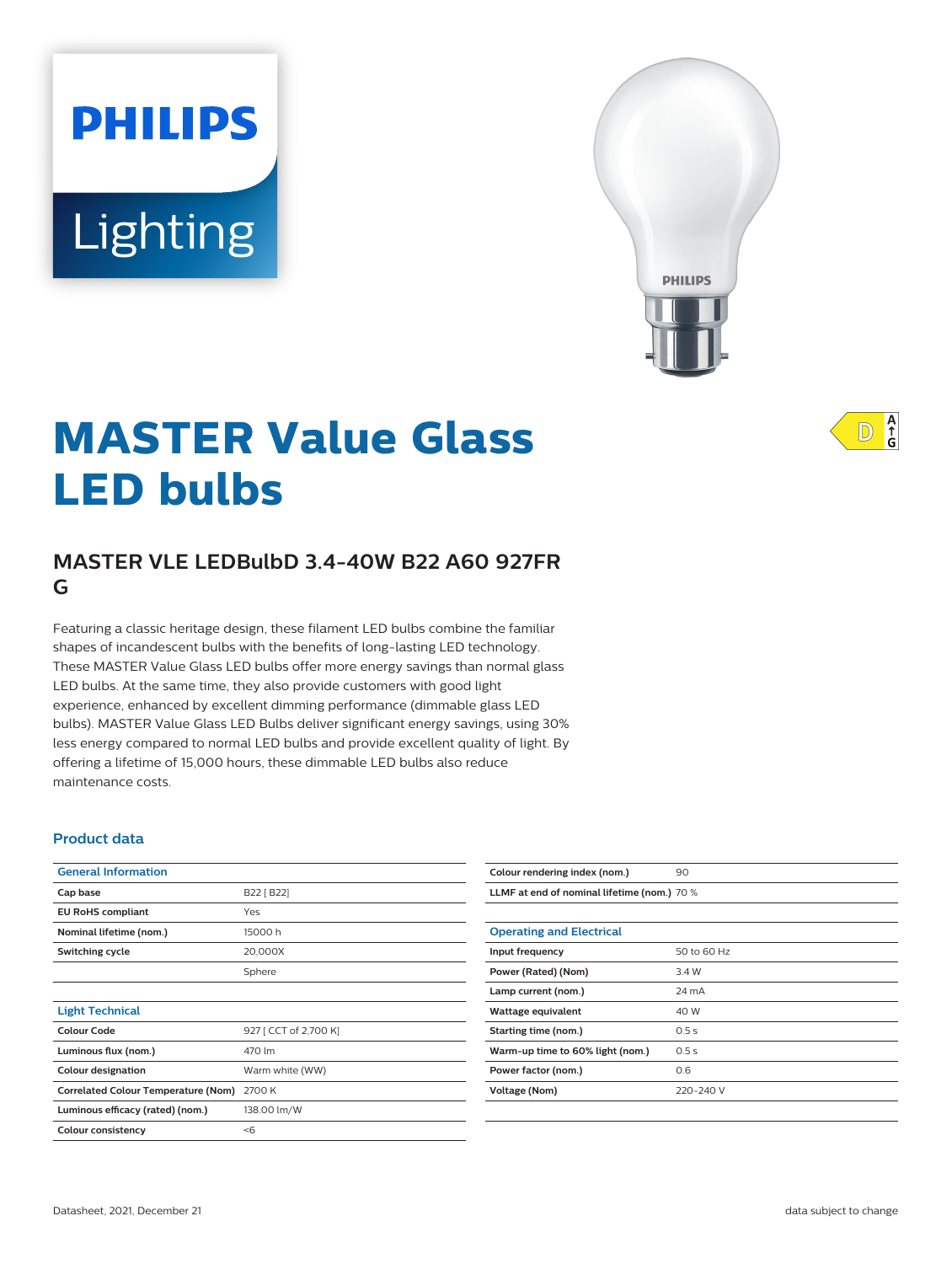# **MASTER Value Glass LED bulbs**

| <b>Temperature</b>                       |                            |
|------------------------------------------|----------------------------|
| T-Case maximum (nom.)                    | 70 °C                      |
|                                          |                            |
| <b>Controls and Dimming</b>              |                            |
| Dimmable                                 | Only with specific dimmers |
|                                          |                            |
| <b>Mechanical and Housing</b>            |                            |
| <b>Lamp Finish</b>                       | Frosted                    |
| <b>Bulb shape</b>                        | A60 [ A 60mm]              |
|                                          |                            |
| <b>Approval and Application</b>          |                            |
| <b>Energy Efficiency Class</b>           | D                          |
| Energy consumption kWh/1,000 hours 4 kWh |                            |
|                                          | 453245                     |
|                                          |                            |

| <b>Product Data</b>               |                                     |  |  |
|-----------------------------------|-------------------------------------|--|--|
| Full product code                 | 871951432471800                     |  |  |
| Order product name                | MASTER VLE LEDBulbD 3.4-40W B22 A60 |  |  |
|                                   | 927FR G                             |  |  |
| EAN/UPC - product                 | 8719514324718                       |  |  |
| Order code                        | 32471800                            |  |  |
| SAP numerator - quantity per pack |                                     |  |  |
| Numerator - packs per outer box   | 10                                  |  |  |
| <b>SAP material</b>               | 929003010202                        |  |  |
| SAP net weight (piece)            | $0.030$ kg                          |  |  |
|                                   |                                     |  |  |

#### **Dimensional drawing**



**MASTER VLE LEDBulbD 3.4-40W B22 A60 927FR G**

#### **Photometric data**



**LEDbulb MAS SLR A60 3,4W E27 927 FR-LDD**

| Product                                     |                        |
|---------------------------------------------|------------------------|
| MASTER VLE LEDBulbD 3.4-40W B22 A60 927FR G | $60 \text{ mm}$ 103 mm |
|                                             |                        |



**LEDbulb MAS SLR 3,4W A60 B22 927 FR-GUL**